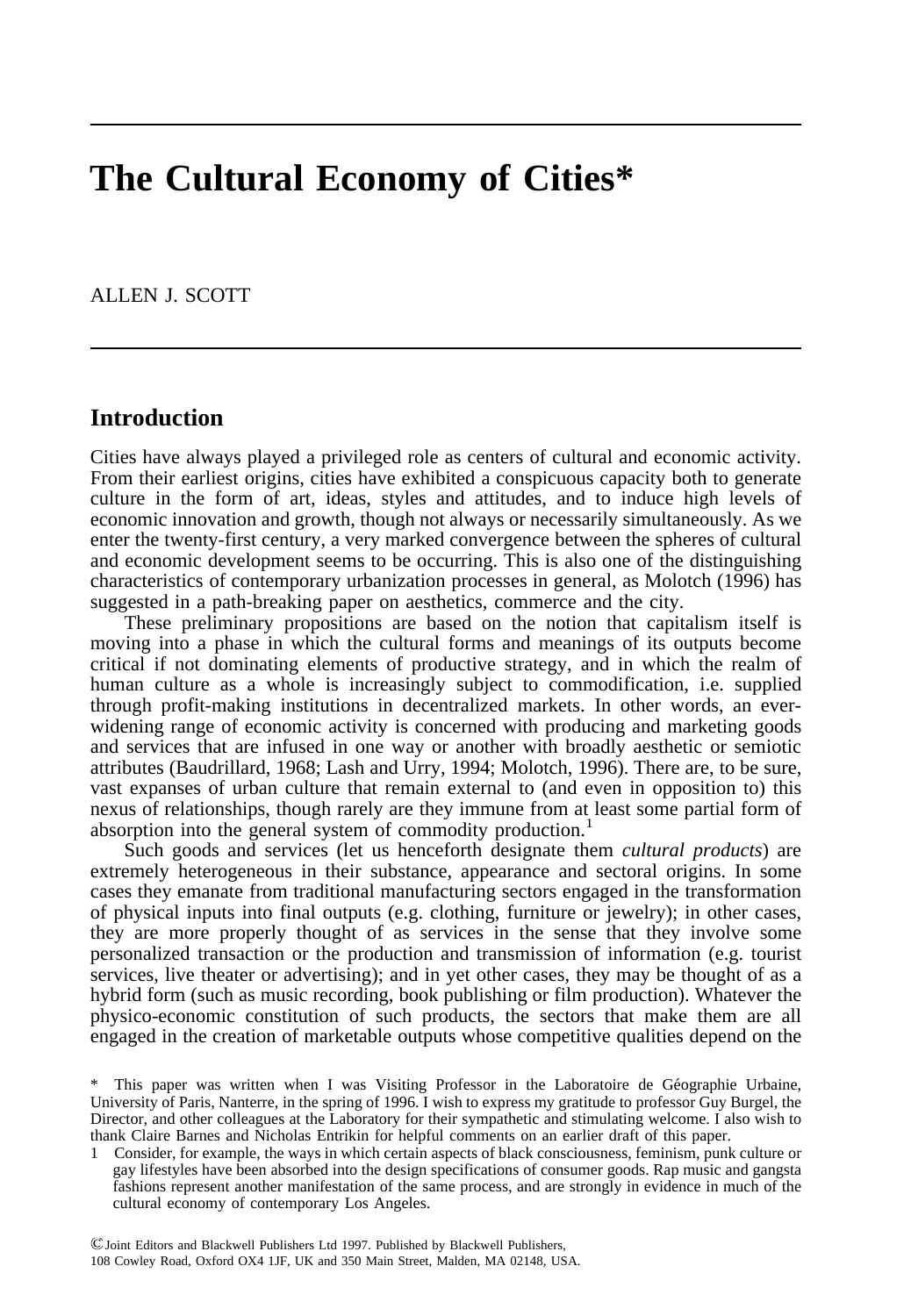fact that they function at least in part as personal ornaments, modes of social display, aestheticized objects, forms of entertainment and distraction, or sources of information and self-awareness, i.e. as artifacts whose psychic gratification to the consumer is high relative to utilitarian purpose.

As a result of the growth of disposable consumer income and the expansion of discretionary time in modern society, the consumption of cultural products of all kinds is evidently expanding at an accelerating pace, and the sectors engaged in making them constitute some of the most dynamic economic frontiers of capitalism today. The discussion that follows will argue that the specifically geographic impacts of this evolving situation are proving to be complex and wide-ranging. They are especially evident in the emergence of a number of giant cities representing the flagships of a new global capitalist cultural economy (Knox, 1995).

## **Place, culture, economy**

### *Place and culture*

Place and culture are persistently intertwined with one another, for place as it is understood here is always a locus of dense human interrelationships (out of which culture in part grows), and culture is a phenomenon that tends to have intensely place-specific characteristics thereby helping to differentiate places from one another. The point is sharply underlined by the work of cultural critics, urbanists and historians like Clark (1984), Davis (1990), Dimaggio (1982), Schorske (1980) and Zukin (1991; 1995) among many others.

As we enter the twenty-first century, however, a deepening tension is evident between culture as something that is narrowly place-bound, and culture as a pattern of non-place globalized occurrences and experiences (Appadurai, 1990; Morley and Robins, 1995; Peet, 1982; 1986; Webber, 1964). Thus, on the one hand, and even in a world where the ease and rapidity of communication have become watchwords, place is still uncontestably a repository of distinctive cultures. On the other hand, certain privileged places represent points from which cultural artifacts and images are broadcast across the world and this same process has deeply erosive or at least transformative effects on many other local cultures.<sup>2</sup> The geography of culture, like the geography of economic activity, is stretched across a tense force field of local and global linkages (Featherstone, 1995; Robertson, 1992), with production occurring predominantly in localized clusters, while final outputs are channeled into ever more spatially extended networks of consumption. Accordingly, if some local/regional cultures are under serious threat at the present time, others are finding widening and receptive audiences. In fact some places, and nowhere more so than in the heartlands of modern world capitalism — places like New York, Los Angeles, London, Paris and Tokyo, to mention only a few of the most obvious examples — continue to be unique and highly creative generators of culture, and above all, to function as the bulwarks of a new cultural economy of capitalism. Whatever the political consequences of this predicament-laden situation may be, it does not so much herald a trend to absolute cultural uniformity across the world as it does an alternative and subtle kind of regional cultural differentiation articulated with an expanding structure of national and international cultural niches (adolescents, environmentalists, art collectors, nuclear physicists and so on).

One of the reasons — though not the only reason — for this claim about the reassertion of place as a privileged locus of culture is the continued and intensifying

<sup>2</sup> See Carney (1993) and Kong (1995) for comments on the specific case of music as a phenomenon that is extremely localized in many instances and yet spatially diffused in others. Menger (1983) provides much information on the overwhelming dominance of Paris as a center of French musical culture.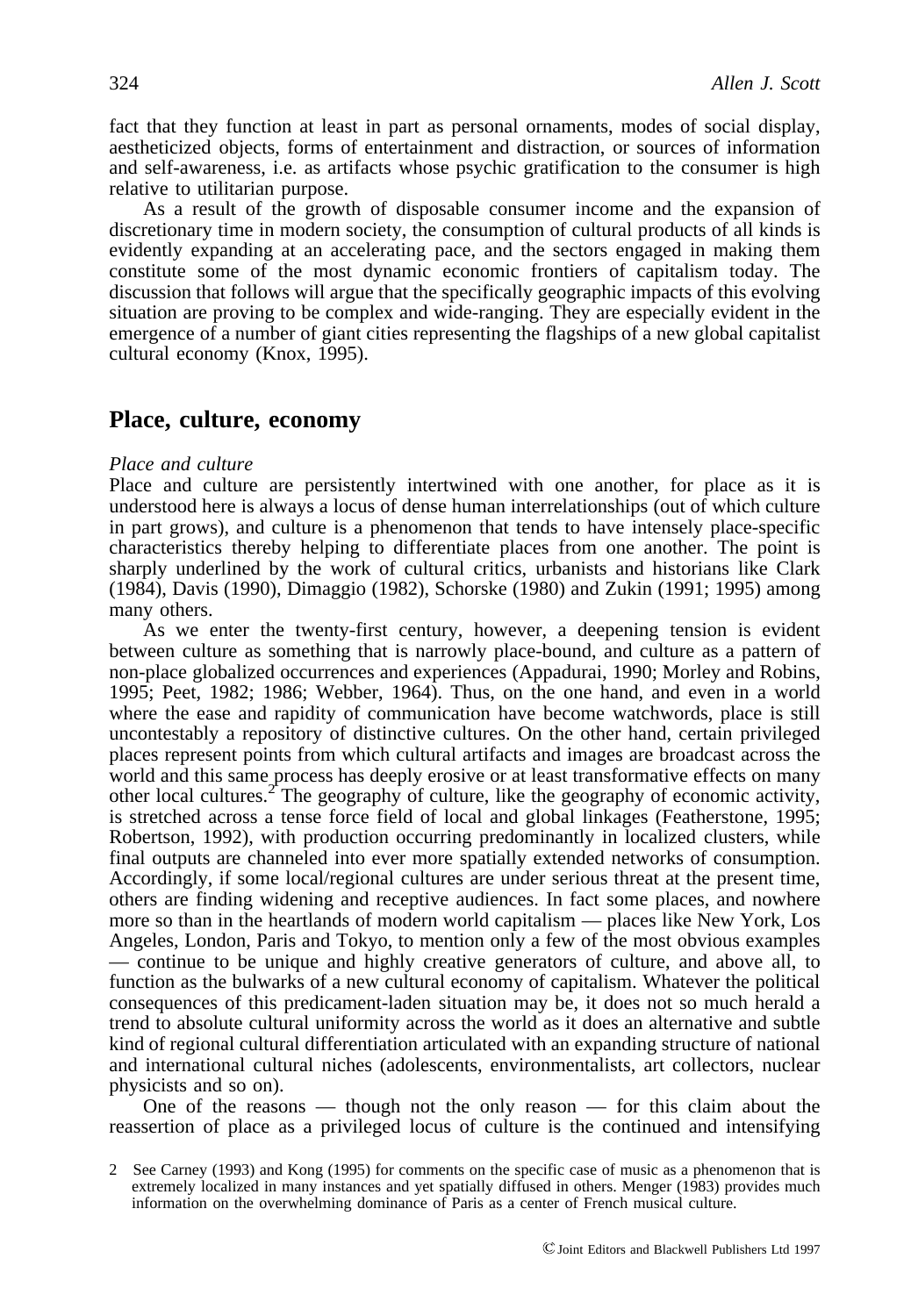importance of massive urban communities characterized by many different specialized social functions and dense internal relationships. Each of these communities represents a node of location-specific interactions and emergent effects (cf. Entrikin, 1991) in which the stimulus to cultural experimentation and renewal tends to be high. Large urban communities in modern capitalism are also typically the sites of leading-edge economic activity in the form of substantial agglomerations of industrial and business activity. In this context, many complex interactions between the cultural and the economic are set in motion. Local cultures help to shape the nature of intra-urban economic activity; concomitantly, economic activity becomes a dynamic element of the culture-generating and innovative capacities of given places. This comment applies, of course, to forms of economic activity that are concerned with non-cultural as well as cultural products (Salais and Storper, 1993; Thrift, 1994). However, in cultural-products industries the connection has special significance because of the intensity of the recursive relations between the cultural attributes of place and the logic of the local production system. To take just one specific example, the film industry of Los Angeles — or more narrowly of Hollywood draws on a complex web of local cultural assets that play a crucial role in imparting to the products of the industry their distinctive look and feel (Molotch, 1996; Storper and Christopherson, 1987); and the same products in turn create images (real or imagined) of Los Angeles/Hollywood that then are assimilated back into the city's fund of cultural assets where they become available as inputs to new rounds of production. One consequence of these intricate relationships is that the reputation and authenticity of cultural products (qualities that often provide decisive competitive advantages in trade) are sometimes irrevocably tied to particular places. Think of Danish furniture, Florentine leather goods, Parisian *haute couture*, Thai silks, Champagne wines, London theatre or, again, Hollywood films.

In these senses, then, place, culture and economy are highly symbiotic with one another, and in modern capitalism this symbiosis is re-emerging in powerful new forms as expressed in the cultural economies of certain key cities. The more the specific cultural identities and economic order of these cities condense out on the landscape the more they come to enjoy monopoly powers of place (expressed in place-specific process and product configurations) that enhance their competitive advantages and provide their cultural-products industries with an edge in wider national and international markets. As Molotch (1996: 229) has written:

The positive connection of product image to place yields a kind of monopoly rent that adheres to places, their insignia, and the brand names that may attach to them. Their industries grow as a result, and the local economic base takes shape. Favorable images create entry barriers for products from competing places.

It should be clear already from these preliminary remarks that the present paper seeks to go beyond — though not to abandon entirely — the notion of the cultural economy of cities as either (a) the commercialization of historical heritage, or (b) large-scale public investment in artifacts of collective cultural consumption in the interests of urban renovation (Bassett, 1993; Bianchini, 1993; Frith, 1991; Kearns and Philo, 1993; Landry and Bianchini, 1995; Moulinier, 1996; Wynne, 1992). What is of primary concern here is an exploration of the intertwined effects of capitalist production processes and the ever-increasing cultural content of outputs, and the ways in which these effects make themselves felt in the growth and development of particular places.

#### *Fordist and postfordist places*

Notwithstanding these emphatic remarks about the importance of place as a crucible of cultural and economic interactions, they require serious qualification depending on what moment in the historical geography of capitalism we have in mind.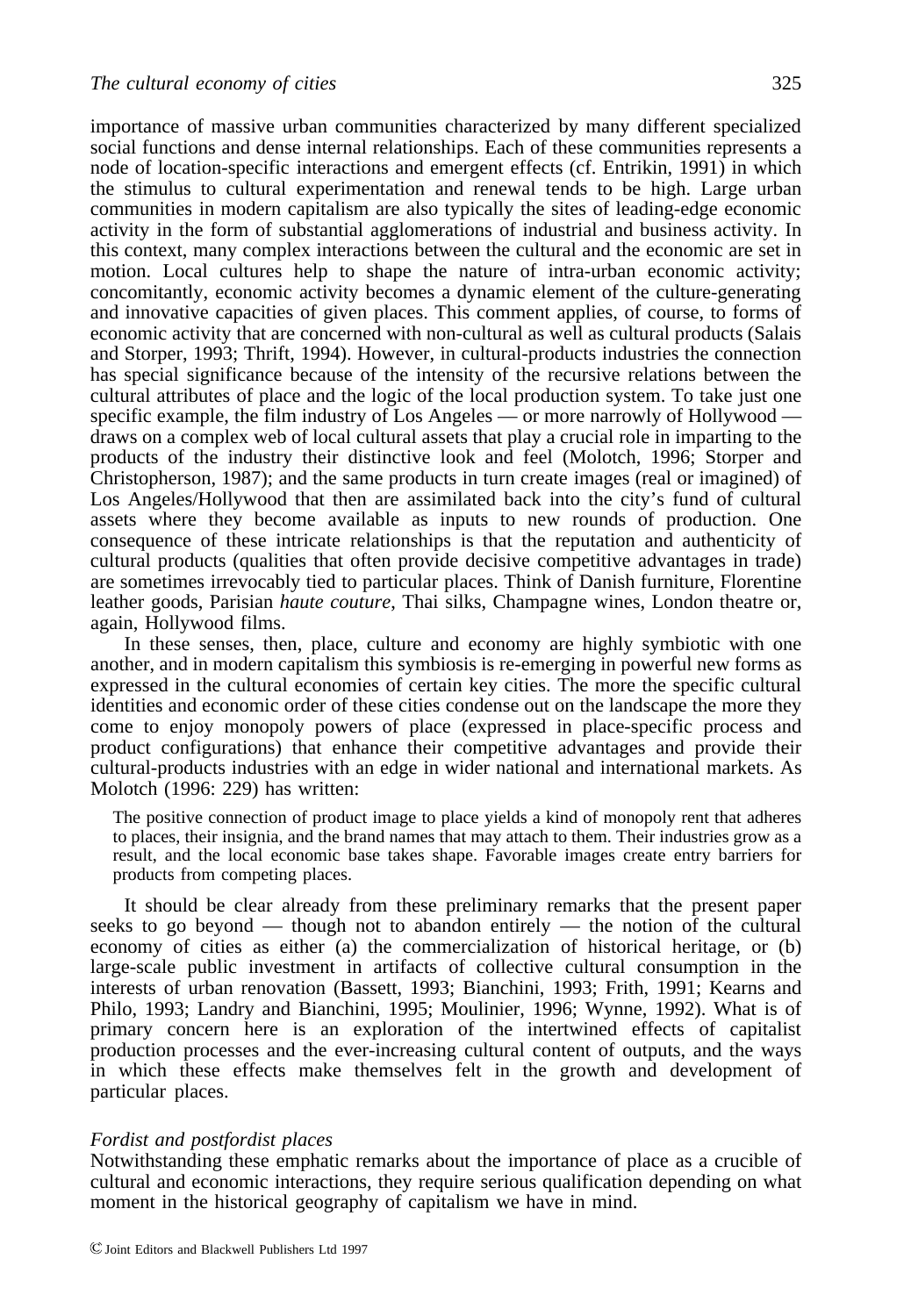In particular, in the era when fordist mass production held sway in the cities of the US manufacturing belt, a very different set of relationships between place, culture and economy prevailed from those that seem to be observable today in so-called postfordist cities (Dear, 1995; Scott, 1995a). This is not to say that large fordist industrial cities were not at this moment in time stamped by distinctive cultures (the cases of Chicago, Detroit and Pittsburgh provide obvious and persuasive evidence to the contrary), or that their economies were bereft of cultural-products industries. However, the production apparatus of fordist industry was focused above all on reaping the advantages of economies of scale through the standardization of products and the cultivation of mass markets. As a result, the cultural content of much of the consumer output of fordist industry tended to become subservient to the more functional design imperatives imposed by the need for manufacturing efficiency and competitive cost-cutting (Sack, 1992). Production for specialized niche markets was relatively restricted, and even elite consumption at this time was much influenced by the functionalist, minimalist aesthetic of modernism (cf. Banham, 1960; Giedion, 1948). In the 1930s, the Hollywood film industry itself had ambitions — only in part ever realized — to turn out films on the same technological and economic principles as automobiles in Detroit (Storper and Christopherson, 1987). Frankfurt School critics among others were deeply troubled by the 'eternal sameness' of mass society and its alleged incompatibility with serious cultural values (Adorno, 1991; Horkheimer and Adorno, 1971); and even as late as the 1970s, cultural geographers like Relph (1976) were lamenting the 'placelessness' that they tracked down to prevailing forms of large-scale urbanization and industrial development. What few of the prevailing critics of mass society envisioned — though whether or not they would have applauded it is altogether another matter — was the major restructuring of capitalist social and economic relations that began some time in the early 1970s and the emergence of increasingly differentiated and fragmented consumer cultures. This restructuring was manifest above all in a strong shift away from fordist forms of production and by the remarkable proliferation of new flexible industries. The reasons underlying this historical change and the precise modalities of its occurrence are the subject of much debate at the present moment (see, for example, Boyer and Durand, 1993; Leborgne and Lipietz, 1992; Jessop, 1992) and need not concern us here. What is of interest is its expression in a new kind of cultural economy and its potent urban consequences.

We are in short currently observing the rise of a distinctly postfordist cultural economy in the advanced capitalist societies (Crane, 1992; Lash and Urry, 1994). This remark does not signify that mass production has no place in today's cultural economy, but it does reaffirm the idea that a vast extension is taking place in an assortment of craft, fashion and cultural-products industries throughout the advanced capitalist economies, along with a great surge in niche markets for design- and information-intensive outputs (Scott, 1994; 1996a). A provocative but revealing manner of designating thistrend might be to label it as a postmodern expression of changing consumer tastes and demands involving a general aestheticization and semioticization of marketable products (cf. Albertson, 1988; Baudrillard, 1968; Harvey, 1989; Soja, 1989; 1996). Not that these products — for the most part — possess what Benjamin (1973) alluded to as auratic quality. They range over the gamut from, say, masterpieces of cinematic art or designer jewelry, to, say, tawdry tourist souvenirs or throwaway shopping bags, with the vast majority representing goods and services that trade on the basis of short- or medium-term fashion, information and entertainment value, and on their merits as social markers (Ryan, 1992).

On the supply side, these characteristics of cultural products encourage firms to engage in highly competitive marketing strategies based on insistent differentiation of outputs. On the demand side, and as a corollary, consumption is apt to be unstable and unpredictable if not outright faddish (Crewe and Forster, 1993; Hirsch, 1972; Peterson and Berger, 1975). The net effect is that the technology and organization of production tend strongly to flexible specialization, meaning that firms concentrate on making small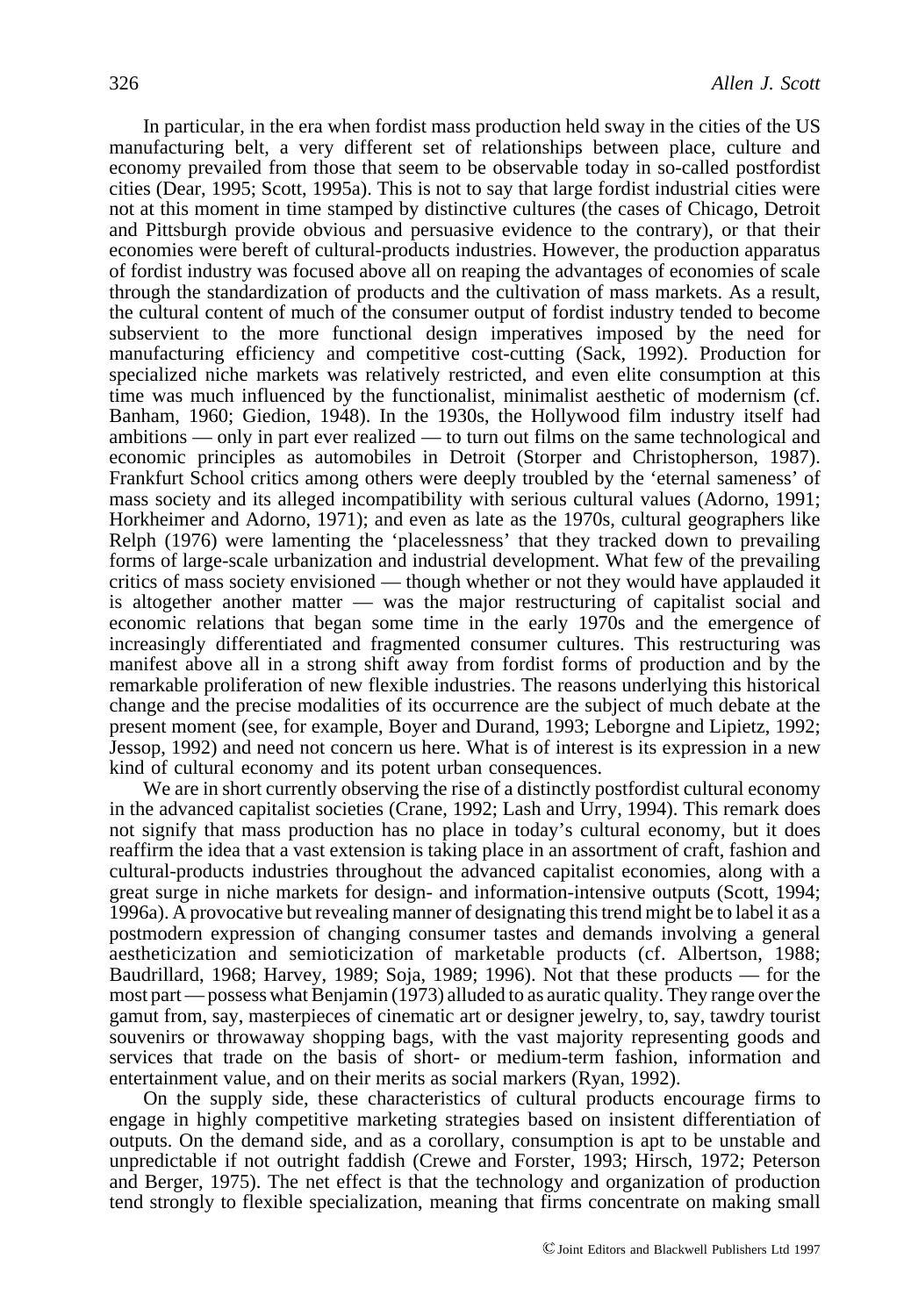and specialized batches of output for tightly-defined and constantly changing market segments (Piore and Sabel, 1984; Shapiro *et al.*, 1992; Storper and Christopherson, 1987). In locational terms, firms subject to this sort of productive-*cum*-competitive regime typically converge together into transactions-intensive agglomerations. Examples can be found in (a) traditional centers of craft production that have experienced a renascence in the postfordist era (as in the cases of the Third Italy and other areas in western Europe); or (b) resort centers like Las Vegas, Rio de Janeiro or the cities of the French Riviera; or (c) most importantly for present purposes, those large metropolitan areas mentioned earlier that are rapidly becoming the master hubs of cultural production in a postfordist global economic order.

# **The cultural economy of cities**

Not only are there many different centers of cultural production in the modern world, but each also tends to be quite idiosyncratic in its character as a place. This idiosyncrasy resides in part in the (necessary) uniqueness of the history of any given place, and it resides in part in the very functioning of the local cultural economy which in numerous instances, through round after round of production, becomes ever more specialized and place-specific. As capitalism globalizes, moreover, the geographical specificity of the cultural economy of cities becomes, if anything, yet more pronounced because (in the light of the observation of Adam Smith (1776; 1970: 121) that 'the division of labor is limited by the extent of the market') globalization enhances the possibilities of vertical disintegration, productive agglomeration and specialization (Scott, 1988). Our task now is to assess the empirical meaning and theoretical logic of these phenomena.

### *Sectoral structures of employment*

We begin with a scrutiny of some simple statistical measures of employment in the cultural economies of US cities. Unfortunately, we are severely hampered in this task by the deficiencies of official sources of data and above all by the limitations imposed by the Standard Industrial Classification (SIC). The main problem in this regard is that the categories of the standard classification are rarely fully informative from the very specific point of view of the present inquiry. Many sectors, even at the four-digit level of definition, are made up of collections of establishments whose outputs are quite disparate in terms of their cultural attributes. For example, SIC 232 (men's and boys' furnishings) includes establishments that make high-fashion items such as ties and fancy shirts as well as establishments that produce cheap standardized outputs such as work clothes. Furthermore, the standard classification frequently provides no explicit information whatever about certain noteworthy segments of the cultural economy (such as recording studios, multimedia industries or tourist services). The data for different SIC categories that we now consider, therefore, have a purely symptomatic and indicative value and should be taken as pointing to no more than some gross tendencies subject to correction by more careful empirical research.

With these reservations in mind, we now examine employment patterns in selected sectors of the cultural economy of US cities for the year 1992, as shown in Table 1. The table identifies a series of SIC categories selected after scrutiny of the lists of their constituent sub-sectors as reported in the official US *Standard Industrial Classification Manual*; these categories seem to provide a reasonable compromise between descriptive parsimony on the one hand and detailed characterization of the cultural economy on the other. The statistical information given for each category is broken down into two groups: (a) aggregate employment in cultural-products industries for all 40 metropolitan areas (CMSAs and MSAs) in the United States that had populations of one million or more in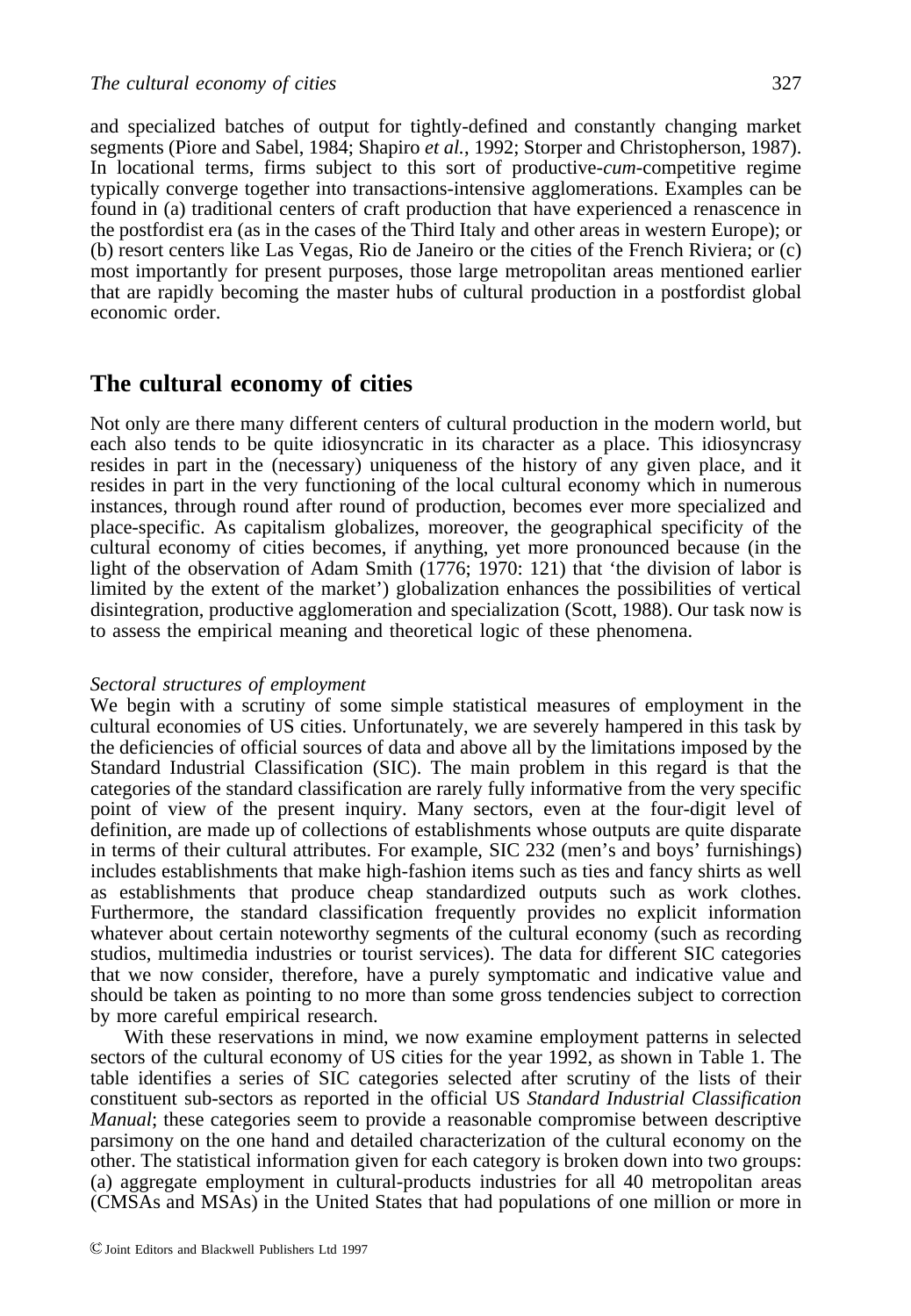| <b>SIC</b> | Industry                               | Employment<br>in metropolitan<br>areas $('000)$ | Employment<br>in United<br>States ('000s) | Metropolitan<br>areas as a per-<br>centage of US |
|------------|----------------------------------------|-------------------------------------------------|-------------------------------------------|--------------------------------------------------|
| 225        | Knitting mills                         | 51.0                                            | 194.0                                     | 26.3                                             |
| 231        | Men's and boys' suits and coats        | 16.3                                            | 43.8                                      | 37.2                                             |
| 232        | Men's and boys' furnishings            | 46.5                                            | 263.5                                     | 17.6                                             |
| 233        | Women's and misses' outerwear          | 187.6                                           | 303.9                                     | 61.7                                             |
| 234        | Women's and misses' undergarments      | 12.2                                            | 53.6                                      | 22.8                                             |
| 235        | Hats, caps, and millinery              | 6.5                                             | 18.8                                      | 34.3                                             |
| 236        | Girl's and children's outerwear        | 14.9                                            | 53.7                                      | 27.7                                             |
| 237        | Fur goods                              | 0.6                                             | 1.0                                       | 60.0                                             |
| 238        | Miscellaneous apparel and accessories  | 13.4                                            | 35.7                                      | 37.4                                             |
| 2511       | Wood household furniture               | 28.6                                            | 121.1                                     | 23.6                                             |
| 2512       | Upholstered furniture                  | 18.6                                            | 79.2                                      | 23.5                                             |
| 2514       | Metal household furniture              | 8.9                                             | 25.8                                      | 34.3                                             |
| 271        | Newspapers                             | 190.6                                           | 417.0                                     | 45.7                                             |
| 272        | Periodicals                            | 85.2                                            | 116.2                                     | 73.3                                             |
| 2731       | Book publishing                        | 53.2                                            | 79.6                                      | 66.9                                             |
| 277        | Greeting cards                         | 11.4                                            | 22.8                                      | 49.9                                             |
| 314        | Footwear, except rubber                | 5.7                                             | 49.0                                      | 11.6                                             |
| 316        | Luggage                                | 5.1                                             | 9.7                                       | 52.1                                             |
| 317        | Handbags and personal leather goods    | 4.8                                             | 11.2                                      | 42.9                                             |
| 391        | Jewelry, silverware and plated ware    | 29.2                                            | 46.0                                      | 63.5                                             |
| 393        | Musical instruments                    | 3.2                                             | 12.0                                      | 26.3                                             |
| 394        | Toys and sporting goods                | 31.8                                            | 96.0                                      | 33.1                                             |
| 396        | Costume jewelry and notions            | 16.7                                            | 28.0                                      | 59.6                                             |
| 483        | Radio and television broadcasting      | 102.8                                           | 221.8                                     | 46.4                                             |
| 484        | Cable and other pay TV services        | 58.4                                            | 129.0                                     | 45.3                                             |
| 731        | Advertising                            | 146.8                                           | 195.8                                     | 75.0                                             |
| 781/2      | Motion picture production/distribution | 241.2                                           | 249.2                                     | 96.8                                             |
| 792        | Producers, orchestras, entertainers    | 58.5                                            | 69.0                                      | 84.8                                             |
| 8712       | Architectural services                 | 93.7                                            | 121.7                                     | 77.0                                             |
|            | Totals                                 | 1,543.2                                         | 3,068.0                                   |                                                  |

**Table 1** *Employment in selected cultural-products industries in US metropolitan areas (CMSAs and MSAs) with populations of more than one million, 1992*

*Sources*: US Department of Commerce, Bureau of the Census; (a) *Census of manufactures*, 1992; (b) *Census of transportation, communications, and utilities*, 1992; (c) *Census of service industries*, 1992.

1990; and (b) aggregate employment in cultural-products industries for the US as a whole.

Three main points now need to be made. First, the cultural economy is represented by an extremely wide variety of both manufacturing and service activities. Second, with total employment exceeding three million, the sheer magnitude of the cultural economy of the United States is surprisingly great (even admitting the makeshift definition of the cultural economy as given in Table 1); and examination of the record suggests that it has been growing rapidly of late (see Scott, 1996a). Third, a very significant proportion of employment in the country's cultural economy is concentrated in large metropolitan areas, and the proportion seems to increase as the cultural content of final products increases. Hence, only 11.6% of total employment in SIC 314 (footwear, except rubber) — a sector that comprises many standardized producers — is found in large metropolitan areas, in contrast to 96.8% of employment in SIC 781/2 (motion picture production and distribution).<sup>3</sup> At the

3 By way of comparison, 53.2% of the country's total population is concentrated in the 40 designated metropolitan areas.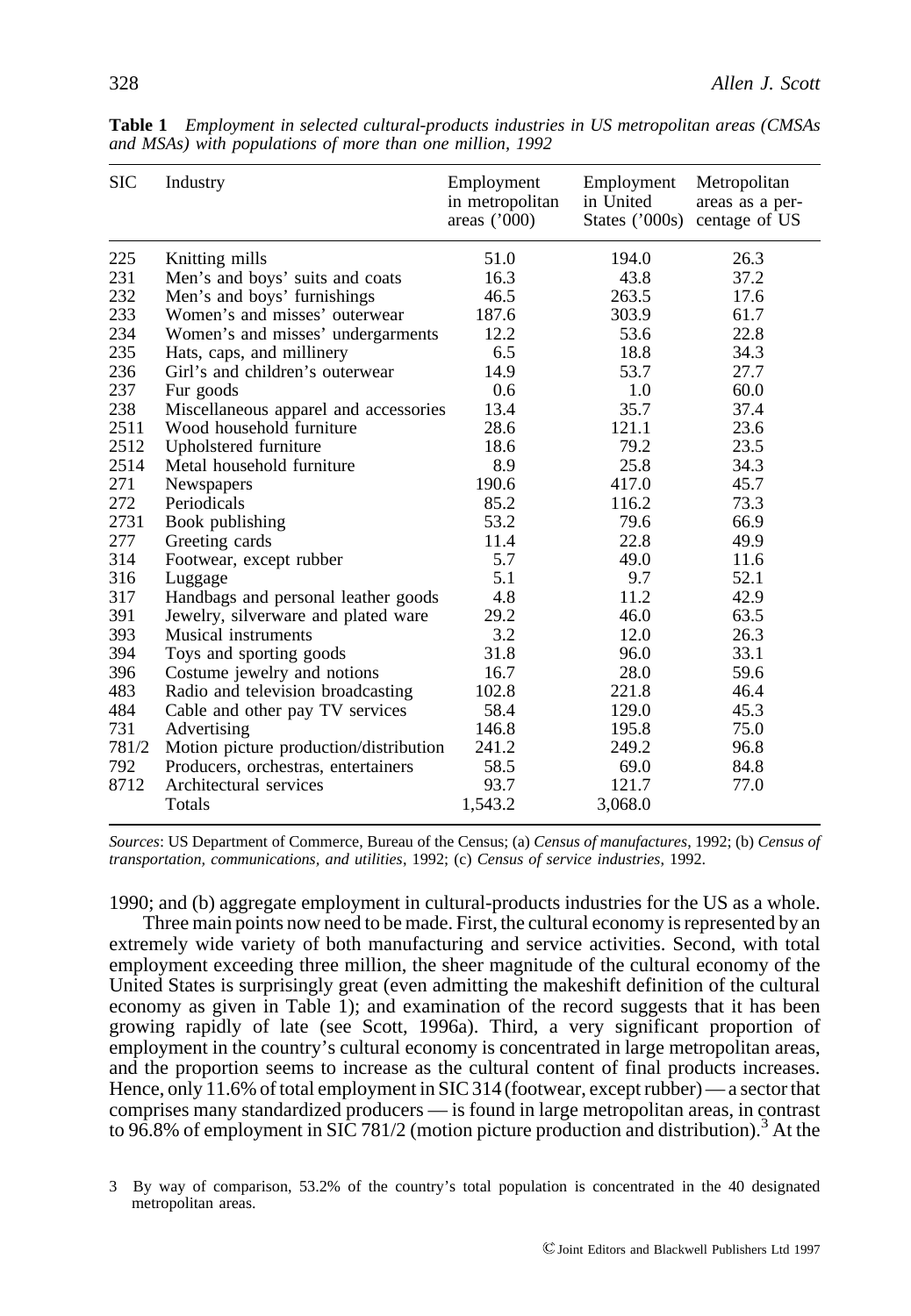same time, employment in these sectors is unevenly distributed over the 40 metropolitan areas, and isfor the most part concentrated in one or another of two main metropolitan areas, namely New York and Los Angeles. Exceptionsto this observation are the furniture industry and the costume jewelry industry whose principal foci, respectively, are the Greensboro– Winston Salem–High Point MSA, and the Providence–Fall River–Warwick MSA. A few sectors identified in Table 1 tend to avoid major metropolitan areas, though they still have a proclivity to agglomeration. The clearest example of this phenomenon is the musical instruments industry whose main center in the country is Elkhart, Indiana.

#### *Intra-urban cultural synergies and semiotic fields*

It was averred above that postfordist places and their cultural economies are inclined to exhibit well-developed individual identities, as a consequence of the play of history, agglomeration and locational specialization. This same feature is also doubtless rooted in the fact that cultural-products industries compete inceasingly on crowded global markets, and that success in this competition is aided where the monopoly powers of place are mobilized to the maximum in implicit and explicit branding of products. It is fostered too by the positive spillover effects that almost always tie different cultural sectors within a single city together into an evolving community with its characteristic styles, sensibilities and themes. The latter synergistic relation is due not only to the circumstance that these sectors typically transact intensively with one another and participate in shared labor markets, but also from their exploitation of design cultures and images drawn from the local urban context, representing a generalized externality or competitive advantage for all (Molotch, 1996). This interpenetration of the cultural and the economic in given places is in fact exactly what Marshall (1920) had in mind when he referred to the beneficial effects of 'atmosphere' on the workings of nineteenth-century industrial districts. In the present context, atmosphere refers more than anything else to a conglomeration of cultural synergies and semiotic fields rooted in the life, work and institutional infrastructures of particular cities.

The significance and potency of these relationships can be exemplified in many different ways. The traditional craft industries in the towns of the Third Italy represent one dramatic illustration. Since the early 1970s, industrial employment in these towns has grown by leaps and bounds, and the cultural products of the region have successfully attacked international markets where they ramify thanks to their superior quality and style based on a legacy of skilled craftsmanship dedicated to serving a traditionally discerning clientele (Becattini, 1987; Pyke *et al.*, 1990; Scott, 1988). Woollen textiles from Prato, knitwear from Carpi, ceramics from Sassuolo, high-fashion shoes from Porto Sant'Elpidio, furniture from Pesaro, lace from Como and leather goods from Florence are just a few of the products that have driven much of the remarkable recent economic growth of the Third Italy. Another set of examples might be adduced by reference to different sorts of tourist resorts, each with a complex of interlocking production and service functions, and each luring consumers on the basis of some unique collective asset (physical or cultural) that is then made accessible and continually re-imaged as the local production system does its work of commercialization (Urry, 1990; 1995). In addition, a number of major metropolitan regions (New York, London, Tokyo, etc.) possess multiple clusters of cultural-products industries such as book and magazine publishing, art and design endeavors of all varieties, theatrical and musical productions, radio and television broadcasting, and advertising, together with craft industries like clothing and jewelry, that thrive on the urbane climate of the great international metropolis.

Of all the individual cases of vibrant localized cultural-economic systems that might be cited in evidence of the theoretical notions laid out in this paper, two of the most compelling are represented by the contrasting cases of Los Angeles and Paris, both of which project strong and sharp-edged cultural images, and both of which have effective global reach in terms of their ability to connect with consumers. In the former case, the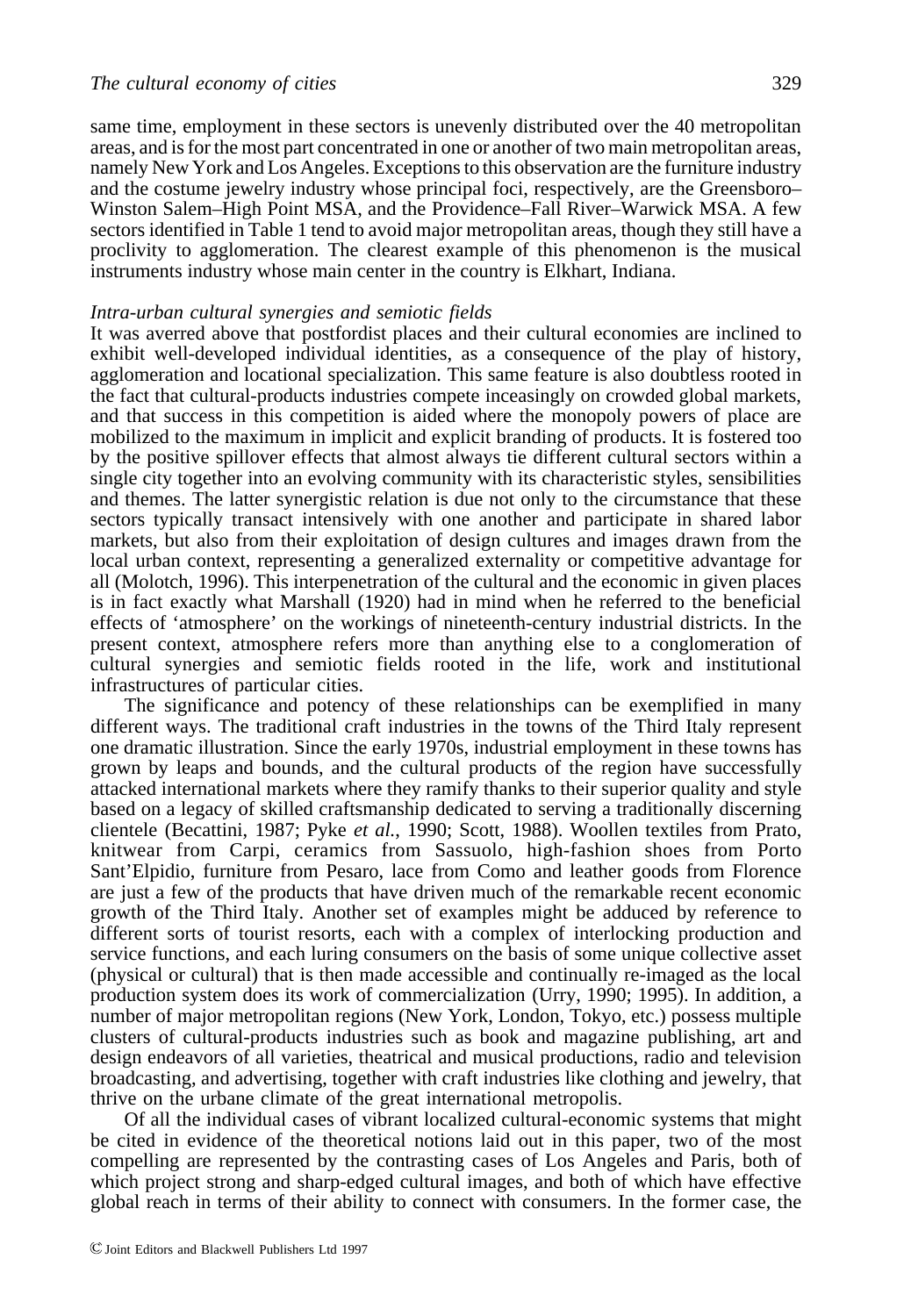cultural economy is for the most part focused on products that cater to demotic, informal, post-bourgeois tastes, and it exploits an abundant multi-faceted imagery drawn from a mixture of natural local color (sunshine, surf, palm trees) and a relaxed texture of social life combined with purely fictional associations that are themselves the residues of previous rounds of cultural production (Molotch, 1996; Scott, 1996a; Soja and Scott, 1996). The cultural economy of Paris, by contrast, is very much more focused on the production of luxury articles for a more select clientele. It draws on a long tradition of superior craftsmanship and artistry, extending from the seventeenth and eighteenth centuries through the *Belle Epoque* to the present day (Bourdieu, 1977; Castare`de, 1992; Claval, 1993; Salais and Storper, 1993) and, unlike the case of Los Angeles, the concessions that it occasionally makes to everyday commercial values tend to be signs of failure rather than success.

Some of the details of the cultural economies of the two cities are revealed in Tables 2 and 3, though it is difficult to make direct comparisons between them due to the peculiarities of the official industrial classifications used in the United States and France. In both cities, employment in cultural-products industries is high, and spread out over a wide range of sectors such as clothing, furniture, printing and publishing, film production and so on. Production activities in these sectors are typically concentrated in specialized industrial districts within each metropolitan area as marked above all by dense agglomerations of vertically disintegrated firms together with adjacent local labor markets.

Table 2 provides information on selected cultural-products industries in Los Angeles County (see also Molotch, 1996). Here, a somewhat less refined sectoral disaggegation

| <b>SIC</b> | Industry                            | Employment | Establishments | Average<br>Employment<br>per<br>Establishment |
|------------|-------------------------------------|------------|----------------|-----------------------------------------------|
| 22         | Textile mill products               | 10,720     | 286            | 37.5                                          |
| 23         | Apparel and other textile           |            |                |                                               |
|            | products                            | 94,423     | 3,949          | 23.9                                          |
| 25         | Furniture and fixtures              | 24,732     | 792            | 31.2                                          |
| 27         | Printing and publishing             | 53,463     | 2,573          | 20.8                                          |
| 31         | Leather and leather products        | 3,371      | 96             | 35.1                                          |
| 391        | Jewelry, silverware and             |            |                |                                               |
|            | plated ware                         | 2,648      | 221            | 12.0                                          |
| 393        | <b>Musical instruments</b>          | 600        | 27             | 22.2                                          |
| 394        | Toys and sporting goods             | 3,023      | 121            | 25.0                                          |
| 396        | Costume jewelry and notions         | 2,305      | 51             | 45.2                                          |
| 483        | Radio and television broacasting    | 9,193      | 170            | 54.1                                          |
| 484        | Cable and other pay TV services     | 5,343      | 102            | 52.4                                          |
| 731        | Advertising                         | 11,872     | 878            | 13.5                                          |
| 781        | Motion picture production           |            |                |                                               |
|            | and services                        | 155,900    | 4,357          | 35.8                                          |
| 782        | Motion picture distribution         |            |                |                                               |
|            | and services                        | 20,006     | 410            | 48.8                                          |
| 792        | Producers, orchestras, entertainers | 17,103     | 2,860          | 6.0                                           |
| 8712       | Architectural services              | 5,599      | 705            | 7.9                                           |
|            | Totals                              | 420,301    | 17,598         |                                               |

**Table 2** *Employment in selected cultural-products industries, Los Angeles County, 1993*

*Source*: Department of Commerce, Bureau of the Census; *County business patterns*, 1993.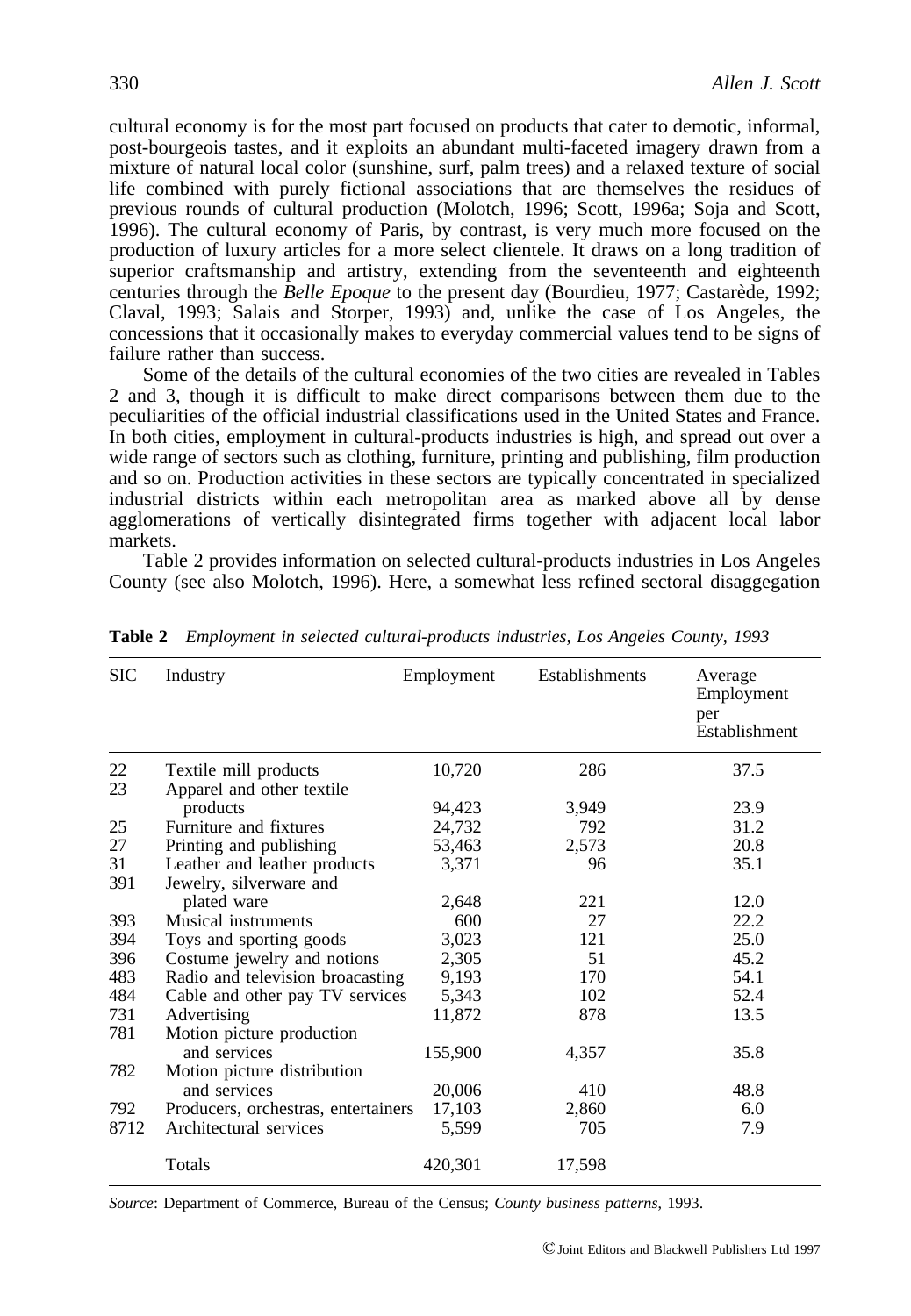| $NAF*$ | Industry                            | Employment | Establishments | Average<br>Employment<br>per<br>Establishment |
|--------|-------------------------------------|------------|----------------|-----------------------------------------------|
| 17     | Textile industry                    | 7,300      | 752            | 9.7                                           |
| 18     | Apparel and fur industry            | 33,481     | 4,018          | 8.3                                           |
| 19     | Leather and shoe industry           | 4,638      | 466            | 10.0                                          |
| 22     | Printing and publishing             | 62,193     | 6,168          | 10.1                                          |
|        | 26.2A Ceramic articles for domestic |            |                |                                               |
|        | and ornamental use                  | 822        | 46             | 17.9                                          |
| 36     | Furniture and miscellaneous         |            |                |                                               |
|        | industries                          | 21,525     | 2,354          | 9.1                                           |
| 74.2A  | Architectural activities            | 8,199      | 2,247          | 3.6                                           |
| 74.4B  | Advertising                         | 32,008     | 3,517          | 9.1                                           |
| 92     | Entertainment, cultural and         |            |                |                                               |
|        | sporting activities                 | 75,251     | 7,286          | 10.3                                          |
|        | Totals                              | 245,417    | 26,854         |                                               |

**Table 3** *Employment in selected cultural-products industries, Ile-de France, 1994*

\* Nomenclature d'Activités Française.

*Source: L'emploi salarié en 1994, Ile-de France, départements, Groupement des ASSEDIC de la région* Parisienne, Paris.

has been adopted than in Table 1, given the narrow geographic focus of the data presented and the relatively greater homogeneity of the industries designated. The 16 culturalproducts sectors mentioned in the table employed a total of 420,301 workers in 17,598 establishments in 1993. The average size of these establishments is typically somewhere between 20 and 30 workers. In the cultural economy of Los Angeles, the dominant sector by far is motion-picture production and services with 155,900 employees in 1993. This is followed by apparel and other textile products with 94,423 employees (now considerably larger even than the New York apparel industry which had just 51,420 employees in the same year) whose main outputs consist of casual fashions and sportswear recognizable by the colorful, relaxed style known as the 'California Look.' A number of other sectors not indicated in Table 2 are also of considerable local importance. Among these are theme parks and tourist services, interior decoration and design, music recording and multimedia production, all of which are expanding rapidly (Scott, 1995b; 1996a). Los Angeles is now also a world center of automobile design with over a score of major studios. And in the domain of architecture, a recognizable school of Los Angeles architects is successfully exporting a distinctive 'hetero-architectural' postmodernism across the world (Jencks, 1993). The success of the cultural-products industries of Los Angeles has been so outstanding of late years that they now surpass by far the high-technology industrial complex in terms of total employment, and Los Angeles seems set to enter the twentyfirst century more as an international center of cultural rather than high-technology production.

The cultural economy of Paris is equally diverse in its sectoral composition and equally distinctive in the design and texture of its products. As indicated by Table 3, total employment in the cultural-products industries in the region of Ile-de-France was 245,417 in 1994. This was distributed over 26,854 establishments, so that average establishment size is considerably smaller than in the case of the Los Angeles culturalproducts industry — a reflection, probably, of the more artisanal structure of cultural production in Paris. The largest employment category is a rather disparate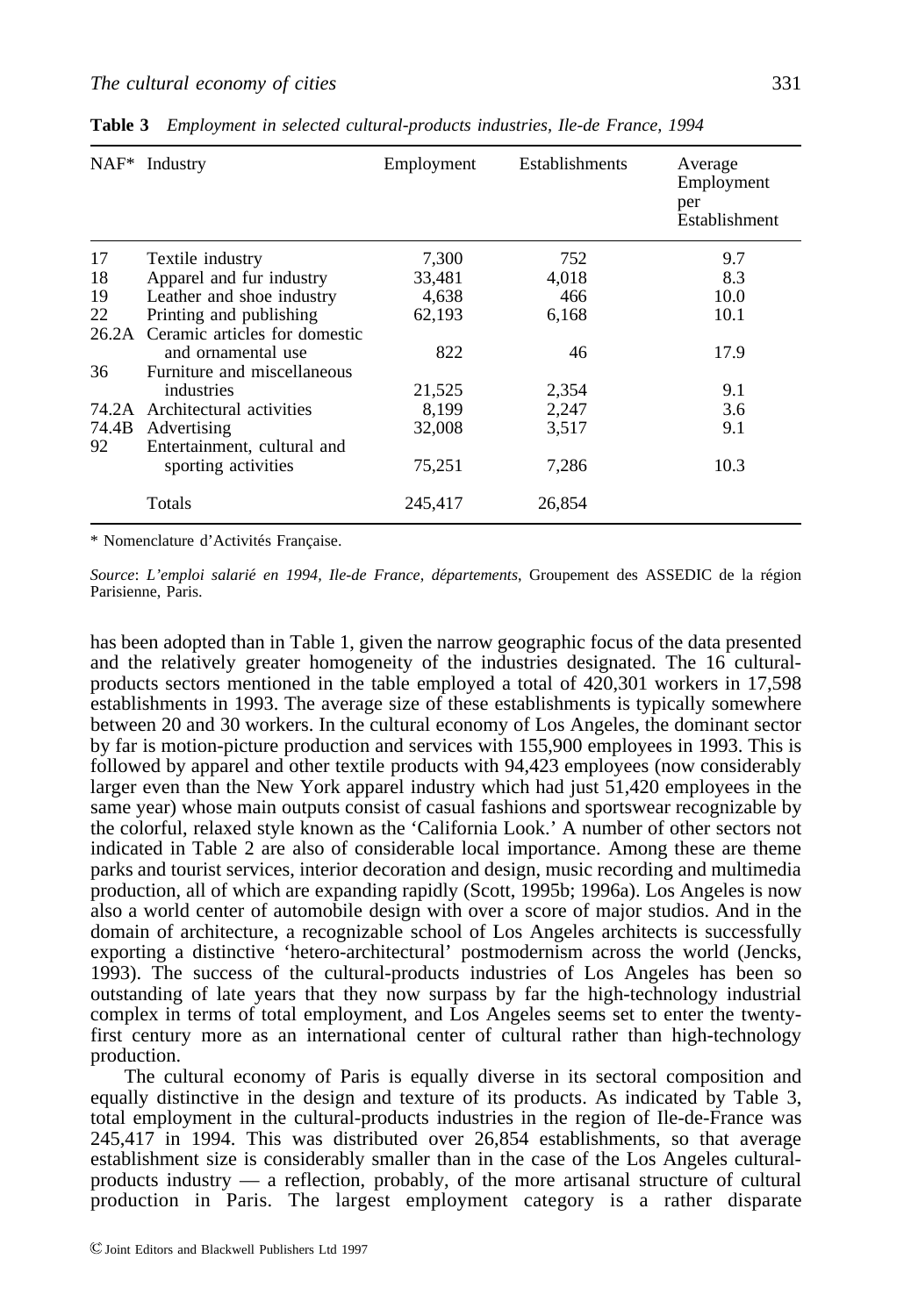entertainment, cultural and sporting activities sector, which includes the film industry with a total of 8441 employees. Thus, the film industry of Paris is far smaller than that of Los Angeles but it enjoys a very special niche in national and international markets for all that (even though 57.3% of all French film-goers went to see Hollywood films in 1990 (Farchy, 1992)). Employment is also high in the apparel and fur industry, printing and publishing, furniture and miscellaneous industries (including 5831 workers in the jewelry and costume jewelry sectors), and advertising. In these and other sectors not explicitly mentioned in Table 3, the cultural economy of Paris is still in a modest way characterized by the multiplicity of small traditional trades for which it was celebrated in the nineteenth century, though many of these have suffered greatly in recent decades as a consequence of competition from the Far East. In 1860, the trades engaged in making so-called *articles de Paris* (household ornaments, trimmings, buttons, artifical flowers, umbrellas, dolls, toys, musical instruments, wigs, fans, gloves, canes, etc.) employed almost 26,000 workers in over 5000 establishments. These articles comprised all the minor daily accoutrements of decoration, play and show, and at the top end of the market they represented items of considerable luxury (Fierro, 1996; Gaillard, 1977).<sup>4</sup> The whole of the city's cultural economy today, of course, is underpinned by a uniquely dramatic urban and architectural patrimony, much augmented by the many spectacular building projects of a succession of French governments over the 1970s and 1980s, from the *Centre Pompidou* to the *Grande Arche de la De´fense*. This patrimony in its turn attracts enormous numbers of tourists (and cultural consumers) to Paris every year.

If the cultural products of Los Angeles share a set of characteristics that can for the most part be variously described as casual, colorful, occasionally fantastic, and accessible to mass sensibilities, those of Paris by contrast — or at least those that are most distinctively Parisian — appeal to more discriminating consumers who put a premium on traditional craftsmanship, refinement and luxury. At the same time, the cultural economies of Los Angeles and Paris face pressing internal problems, not the least of which is the propensity in both cases for many sectors (such as clothing and furniture) to breed sweatshop forms of production relying on cheap, unskilled, immigrant labor, with the result that the quality of final output is often dubious and the reputation of local producers as a whole becomes compromised (Montagné-Villette, 1990; Scott and Rigby, 1996). Problems like this pose difficult questions about the kinds of local policies and modes of collective action needed to sustain cultural production in modern cities.

A variety of spontaneous responses to the current dilemmas of the cultural economies of Los Angeles and Paris can be observed in the guise of local institutions seeking to provide some measure of overall order and strategic choice, though their scope of action is strictly limited as things currently stand. Among such institutions are the guilds and the academies that supply a range of services to the entertainment industries of Los Angeles, or the Fédération Francaise du Prêt à Porter Féminin (which hosts the twice yearly International Salon for the women's wear industry) in Paris. In France, too, many sectors (above all the film industry) benefit from significant governmental support through a series of forceful employment and cultural policies. As suggested in the next section, however, new and more robust approaches to the policy problem seem to be in order, and all the more so in view of the strong interdependencies and spillover effects that are always at least latent in localized cultural production complexes.

<sup>4</sup> Consider the following passage from Balzac's *La Cousine Bette*: 'In arranging her salon she had put on display those delightful trinkets that are produced in Paris, and that no other city in the world can match ... enamelled keepsakes decorated with pearls, bowls filled with charming rings, masterpieces of Saxony and Sèvres porcelain mounted with exquisite taste by Florent and Chanor, not to mention statuettes and albums, all those ornaments worth mad sums of money ordered from the craftsman's shop in the first flame of passion or in its last reconciliation'.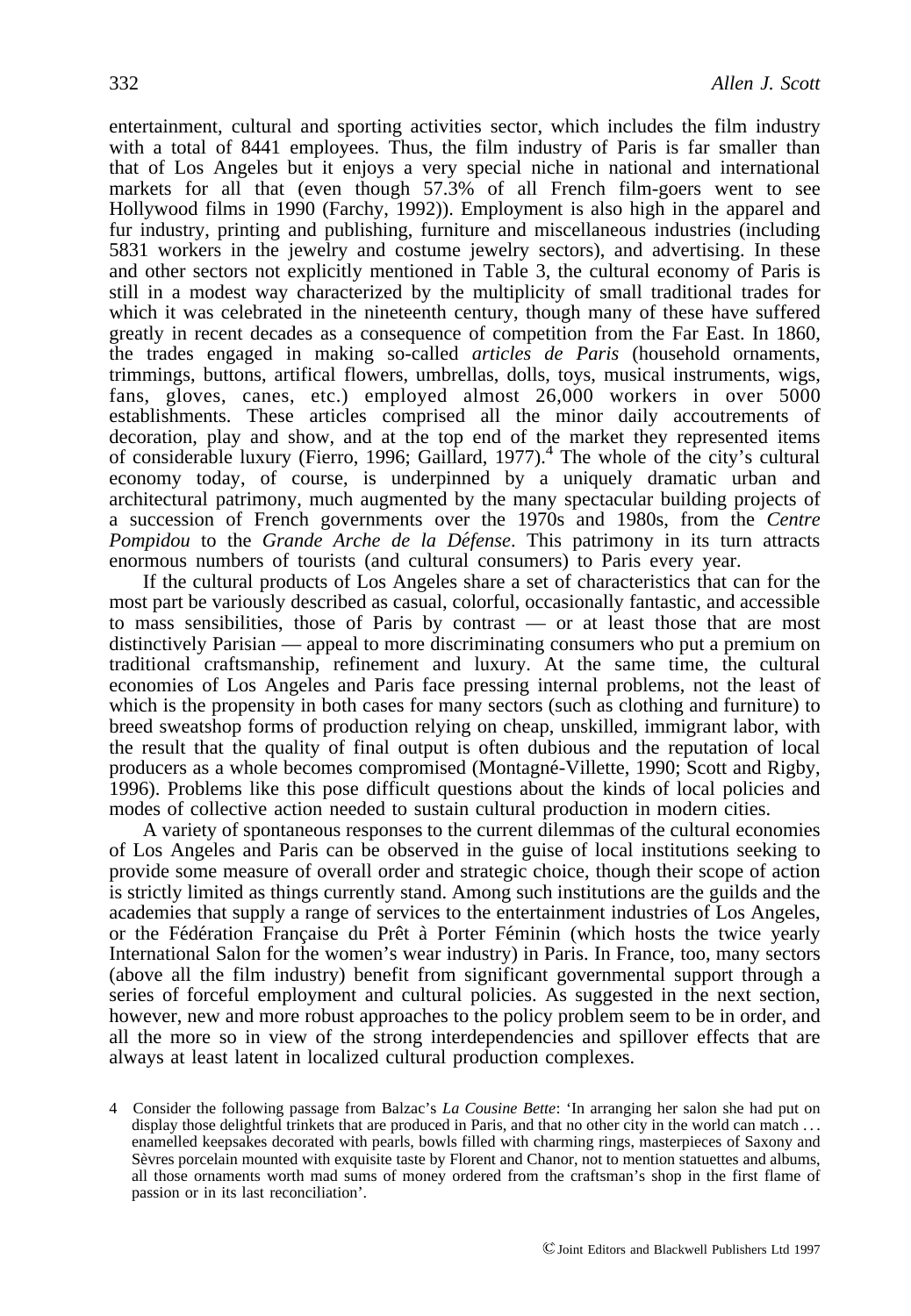# **Production and distribution**

### *Production relations*

The concept of a cultural economy (like the concept of high-technology industry) is incoherent in some respects, for it refers to a diverse collection of sectors displaying many different kinds of technologies, transactional arrangements, employment profiles, products and so on. What provides special meaning to the concept in the present context is that the outputs of cultural-products industries are almost always susceptible actually or potentially  $-$  to a sort of convergence on place-specific product design contours and cultural content. They are subject, in other words, to the influence of peculiar imageries and sensibilities rooted in place and appropriatable by individual firms as competitive advantages. There are, too, some prominent points of correspondence among important segments of these industries in so far as they participate in general structures of flexible specialization and vertically-disintegrated production processes. In fact, the cultural-products industries as a whole can be roughly epitomized in terms of five main technological-organizational elements:

- (1) The technologies and labor processes utilized in cultural-products industries usually involve considerable amounts of human handiwork (as in the clothing industry), often and to an increasing degree complemented by advanced flexible computer technologies (as in the multimedia industry).
- (2) Production is almost always organized in dense networks of small- and medium-sized establishments that are strongly dependent on one another for specialized inputs and services. However, it is not uncommon to find large and relatively integrated firms also participating in these same networks, as, for example, in the case of the major Hollywood film studios or the leading New York publishers (cf. Maltby, 1981; Cosner *et al.*, 1982; see also Driver and Gillespie, 1993).
- (3) These networks form multifaceted industrial complexes which in aggregate tend to exert huge demands on local labor markets and to require an enormous variety of worker skills/attributes. The employment relation in the cultural-products industries is typically intermittent, leading to frequently recurrent job-search and recruitment activities (cf. Menger, 1991; 1994). In this regard, risks for both workers and employers are reduced as the size of the local production complex increases.
- (4) As a result of these different features, complexes of cultural-products industries are invariably replete with external economies, many of which can only be effectively appropriated via locational agglomeration (Becattini, 1987; Scott, 1988). Agglomeration gives rise to yet further external economies through a system of emergent effects, and in the cultural-products industries these concern above all the mutual learning and cultural synergies made possible by the presence of many interrelated firms and industries in one place. In particular, cultural creativity is not just an effect of the lonely ruminations of the individual, but more importantly is an outgrowth of multiple stimuli situated at the points of interaction between many different agents (cf. Jacobs, 1969; Powell *et al.*, 1996; Russo, 1985). This in turn suggests the hypothesis that innovation, all else being equal, is likely to be a geometric function of the size of the relevant reference group.
- (5) Agglomeration also facilitates the emergence of different kinds of institutional infrastructures that can ease the functioning of the local economy by providing critical overhead services, facilitating flows of information, promoting trust and cooperation among interlinked producers, ensuring that effective strategic planning is accomplished, and so on (cf. Crewe, 1996; Lorenz, 1992).

These five main points underline once again the collective character of localized cultural-economic systems and their special interest as image-producing complexes. As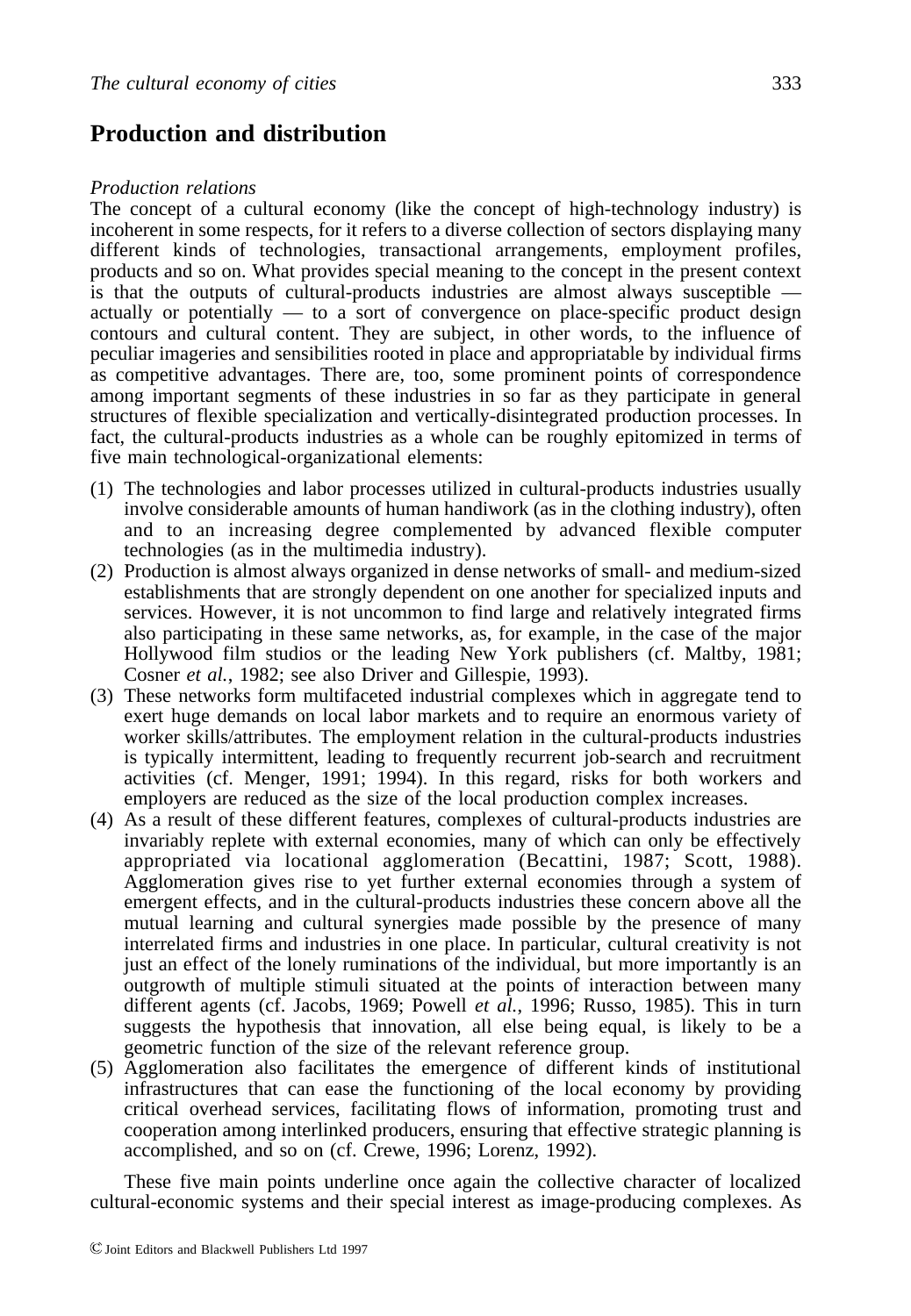we have seen, such systems represent considerably more than the simple sum of their parts, for they are invariably shot through with multiple traded and untraded interdependencies. For the same reason, firms caught up in these systems often face a common competitive fate irrespective of their individual competencies and capacities. This composite order of things means that appropriately attuned local economic development policies are not only in order but also imperative. If we take a cue from the above five points, such policies need in particular to address such agglomeration-specific tasks as the provision of technological research services, the training of labor, the social governance of interindustrial networks, and institution-building generally in the interests of coordinated and synergistic regional development (Scott, 1996a).

#### *Distribution relations and multinationalization*

While the cultural economies of many cities today consist of dense, complex and locationally-convergent groups of producers, they are also typically embedded in farflung global networks of transactions (Amin and Thrift, 1992; Scott, 1996b). Their success, then, depends not only upon their ability to tap deeply into local sources of value-adding externalities and innovative energy, but also to project their outputs onto national and international markets and to ensure that they can negotiate their way through a variety of cultural barriers in different parts of the world. This process of distribution is not infrequently undertaken by specialized phalanxes of firms that straddle the critical interface between any given agglomeration and global markets.

These distributors are the interlocal equivalent of the intra-local agents, contractors, 'impannatore', dealers, representatives, jobbers and others that are almost always to be found within individual agglomerations. All of these peculiar types of firm represent a response to the existence of chronic information gaps providing specialized trading opportunities. The essential feature of interlocal distributors is their technological and organizational capacity to funnel information and outputs from many different producers in one geographic context to many different consumers in others, and because this feature is apt to be marked by internal economies of scale, they are sometimes anomalously large in size when compared to the average size of the producers that they serve. Oftentimes, they are also engaged in different aspects of production or financing. This is the way the major Hollywood film studios operate though even here actual film production is being increasingly relegated to clusters of smaller production companies and their subcontractors (Christopherson and Storper, 1986; Storper, 1993). Other illustrative cases of the same phenomenon are Benetton, IKEA, and the large American radio and television networks.

The intricate tissue of the cultural economy of cities is further complicated by the fact that multinational corporations, and in particular large media conglomerates, are now making determined moves into different cultural-products sectors. These corporations continuously scavenge the world for production sites, synergistic takeover and merger opportunities, and market outlets (Aksoy and Robins, 1992; Barnett and Cavanagh, 1994; Flichy, 1991; Garnham, 1987; 1990; MacDonald, 1990; Morley and Robins, 1995; Robins, 1995). As they make ever more insistent incursions into different cultural-products agglomerations they bring about many significant changes by speeding up flows of information, by helping to streamline the financing and commercialization of new products, and by intensifying competition. But they are also a critical ingredient of success for they are essential mediating organizations, distributing products world-wide and pumping money back into localized agglomerations. Time-Warner, Turner Broadcasting, Viacom and Walt Disney (each of which is a member of the Fortune 500 group of companies) are typical examples of this phenomenon. So are European firms like Bertelsman, Philips, and Thorn-EMI, and Japanese firms like Matsushita and Sony, all of which are firmly implanted in US cultural-products agglomerations.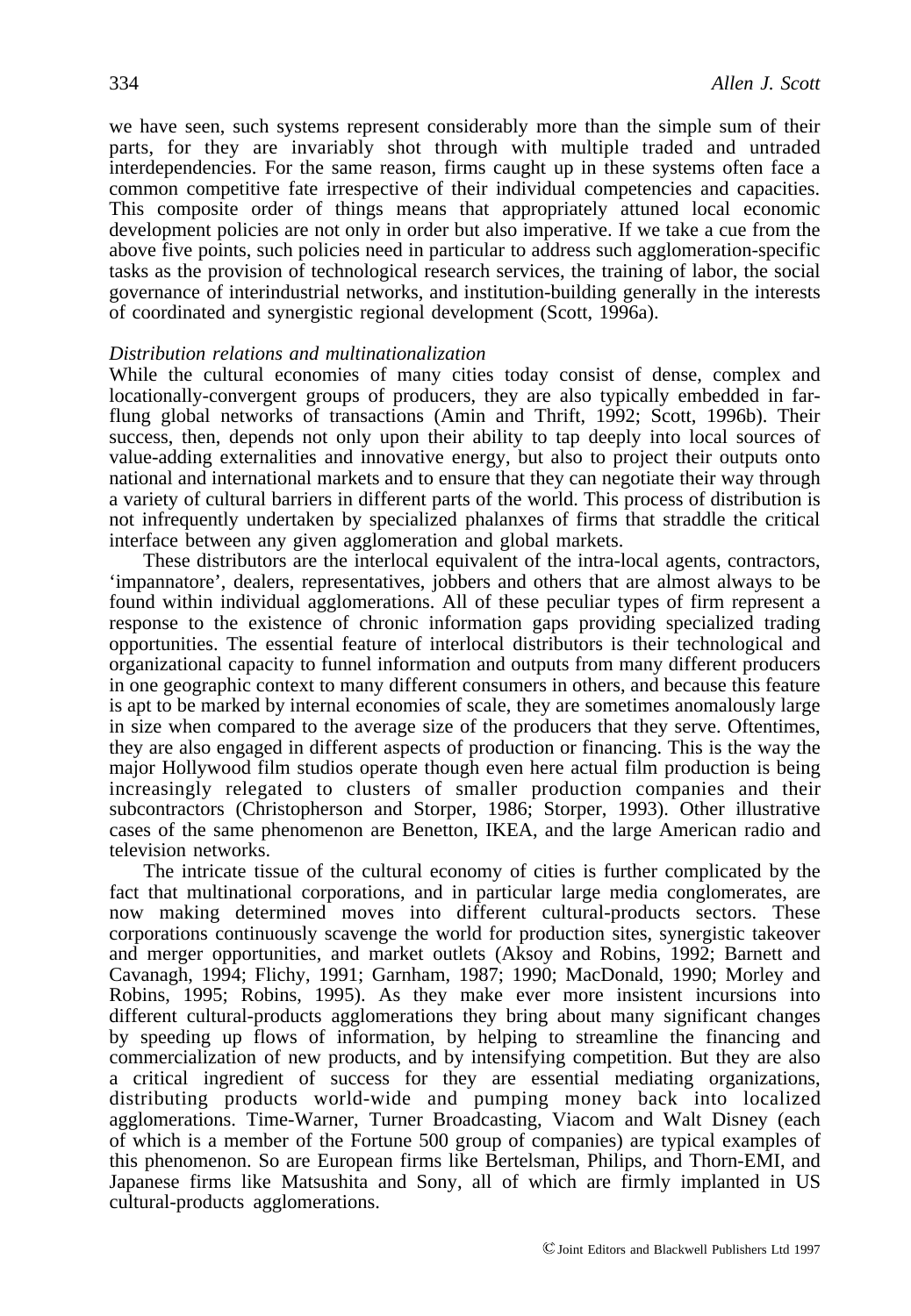Many of these corporations are also engaged in developing electronic platforms for the dissemination and consumption of cultural products on a global basis. Numerous analysts and commentators have suggested that the appearance of these new distribution technologies (especially when they are harnessed to the sales strategies of multinational media corporations) will have the effect of severely eroding existing levels of culturalgeographic diversity. It was argued earlier in the present paper that this does not seem to be occurring in quite the way that some critics have suggested, and other reasons why its advent will surely be delayed may be adduced. Thus, granted that we are likely to see the further emergence (but also the additional fragmentation and specialization) of worldwide non-place cultural communities with very specific kinds of tastes and preferences, it nevertheless seems improbable that processes of commercial cultural production will also shift in the direction of locational entropy. On the contrary, the production of goods and services for sale on world-wide cultural markets is still almost certainly going to have a strong propensity to be associated with particular places if the arguments deployed above have any validity. Even with the prospective development of fully globalized electronic media spaces, geographically differentiated cultural production nodes are liable to be the rule rather than the exception (Storper and Scott, 1995). Indeed, by contributing to the extension of markets and thus to the deepenening of the social division of labor, the emergence of global media spaces is likely to be associated with heightened forms of local economic development and corresponding re-differentiation of the cultural specificities of place.

# **Conclusion**

In this brief essay some preliminary lines of enquiry into the question of the cultural economy of cities have been laid out. An effort has been made to show how the cultural geography of place and the economic geography of production are intertwined within this question, and how an important set of insights about the logic of contemporary urbanization processes and the qualitative attributes of urban life and work emerge as a result. The analysis, too, provides some new particulars about the interdependent geographies of local and global development. Above all, the argument describes how in contemporary capitalism, the culture-generating capabilities of cities are being harnessed to productive purposes, creating new kinds of localized competitive advantages with major employment and income-enhancing effects.

At the same time, every output of the cultural economy represents a text of greater or lesser complexity to be read (Ryan, 1992), and few aspects of contemporary social experience remain untouched by this relation between the cultural product and the consumer. Since culture is also always about identity and power, the pervasive influence of the cultural economy raises serious political questions. A familiar expression of what is at stake here is the invasion and dilution of traditional cultures in one place or in one segment of society by commodified cultures produced in other places/segments. Another expression — perhaps even more important than the former — involves the enervation and social recuperation that flow from certain types of popular commercial culture. Neither of these predicaments, however, is unconditional. Alongside the grim analyses of the Frankfurt School about the leveling and stupefying effects of capitalist culture we must set not only the resilient and creative reception that it encounters in many sorts of traditional cultures, but also the enlightening and progressive cultural forces constantly unleashed by capitalism (Garnham, 1987), e.g. from the novel and the newspaper in the eighteenth century, to such twentieth century cultural phenomena as Bauhaus design, the films of Hollywood directors like Frank Capra, John Ford, Howard Hawks and Billy Wilder, and alternative forms of music from jazz to rock and roll. As argued above, there are also strong potentialities for heightened forms of cultural differentiation from place to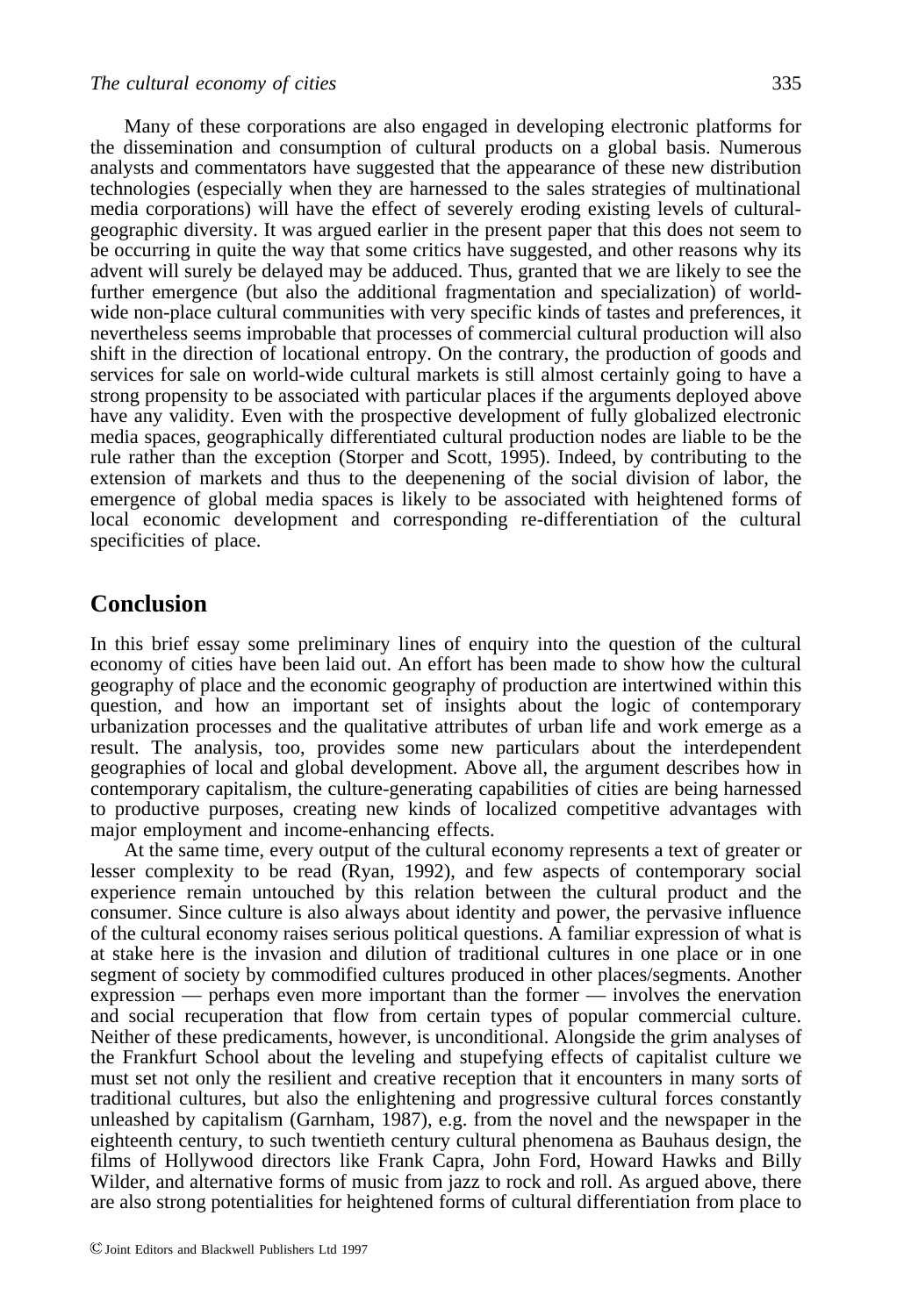place as the cultural economy of cities moves into high gear, for if capitalism dissolves away certain sites of cultural expression, it actively recreates other sites elsewhere.

Despite these final optimistic remarks, an active cultural politics is essential if many of the more regressive tendencies in capitalist cultural production today are to be circumvented. Because the issues are also, and increasingly, bound up with the economic destiny of places, we may expect the corresponding political frictions to be particularly complex and intense.

**Allen J. Scott**, School of Public Policy and Social Research, University of California - Los Angeles, CA 90095, USA.

# **References**

Adorno, T.W. (1991) *The culture industry: selected essays on mass culture*. Routledge, London.

- Aksoy, A. and K. Robins (1992) Hollywood for the 21st century: global competition for critical mass in image markets. *Cambridge Journal of Economics* 16, 1–22.
- Albertson, N. (1988) Postmodernism, post-fordism, and critical social theory. *Environment and Planning D: Society and Space* 6, 339–65.
- Amin, A. and N. Thrift (1992) Neo-Marshallian nodes in global networks. *International Journal of Urban and Regional Research* 16, 571–87.
- Appadurai, A. (1990) Disjuncture and difference in the global cultural economy. *Theory, Culture, and Society* 7, 295–310.

Banham, R. (1960) *Theory and design in the first machine age*. The Architectural Press, London.

- Barnett, R.J. and J. Cavanagh (1994) *Global dreams: imperial corporations and the new world order*. Simon and Schuster, New York.
- Bassett, K. (1993) Urban cultural strategies and urban cultural regeneration: a case study and critique. *Environment and Planning A* 25, 1773–88.
- Baudrillard, J. (1968) *Le syste`me des objets: la consommation des signes*. Editions Gallimard, Paris.
- Becattini, G. (ed.) (1987) *Mercato e forze locali: il distretto industriale*. Il Mulino, Bologna.
- Benjamin, W. (1973) *Illuminations*. Fontana, London.
- Bianchini, F. (1993) Remaking European cities: the role of cultural politics. In F. Bianchini and M. Parkinson (eds.), *Cultural policy and urban regeneration: the west European experience*, Manchester University Press, Manchester, 1–20.
- Bourdieu, P. (1977) La production de la croyance: contribution à une économie des biens symboliques. *Actes de la Recherche en Sciences Sociales* 13, 3–44.
- Boyer, R. and J-P. Durand (1993) *L'après-fordisme*. Syros, Paris.

Carney, G.O. (ed.) (1993) *The sounds of people and places*. Rowman and Littlefeld, Lanham, MD.

Castarède, J. (1992) *Le luxe*. Presses Universitaires de France, Paris.

- Christopherson, S. and M. Storper (1986) The city as studio, the world as back lot: the impact of vertical disintegration on the location of the motion-picture industry. *Environment and Planning D: Society and Space* 4, 305–20.
- Clark, T.J. (1984) *The painting of modern life: Paris in the art of Manet and his followers*. Alfred A. Knopf, New York.
- Claval, P. (1993) *La ge´ographie au temps de la chute des murs*. L'Harmattan, Paris.
- Cosner, L.A., C. Kadushin and W.W. Powell (1982) *Books: the culture and commerce of publishing*. Basic Books, New York.
- Crane, D. (1992) *The production of culture: media and the urban arts*. Sage Publications, Newbury Park, CA.
- Crewe, L. (1996) Material culture: embedded firms, organizational networks and the local economic development of a fashion quarter. *Regional Studies* 30, 257–72.
- —— and Z. Forster (1993) Markets, design, and local agglomeration: the role of the small independent retailer in the workings of the fashion system. *Environment and Planning D: Society and Space* 11, 213–29.
- Davis, M. (1990) *City of quartz: excavating the future in Los Angeles*. Verso, London.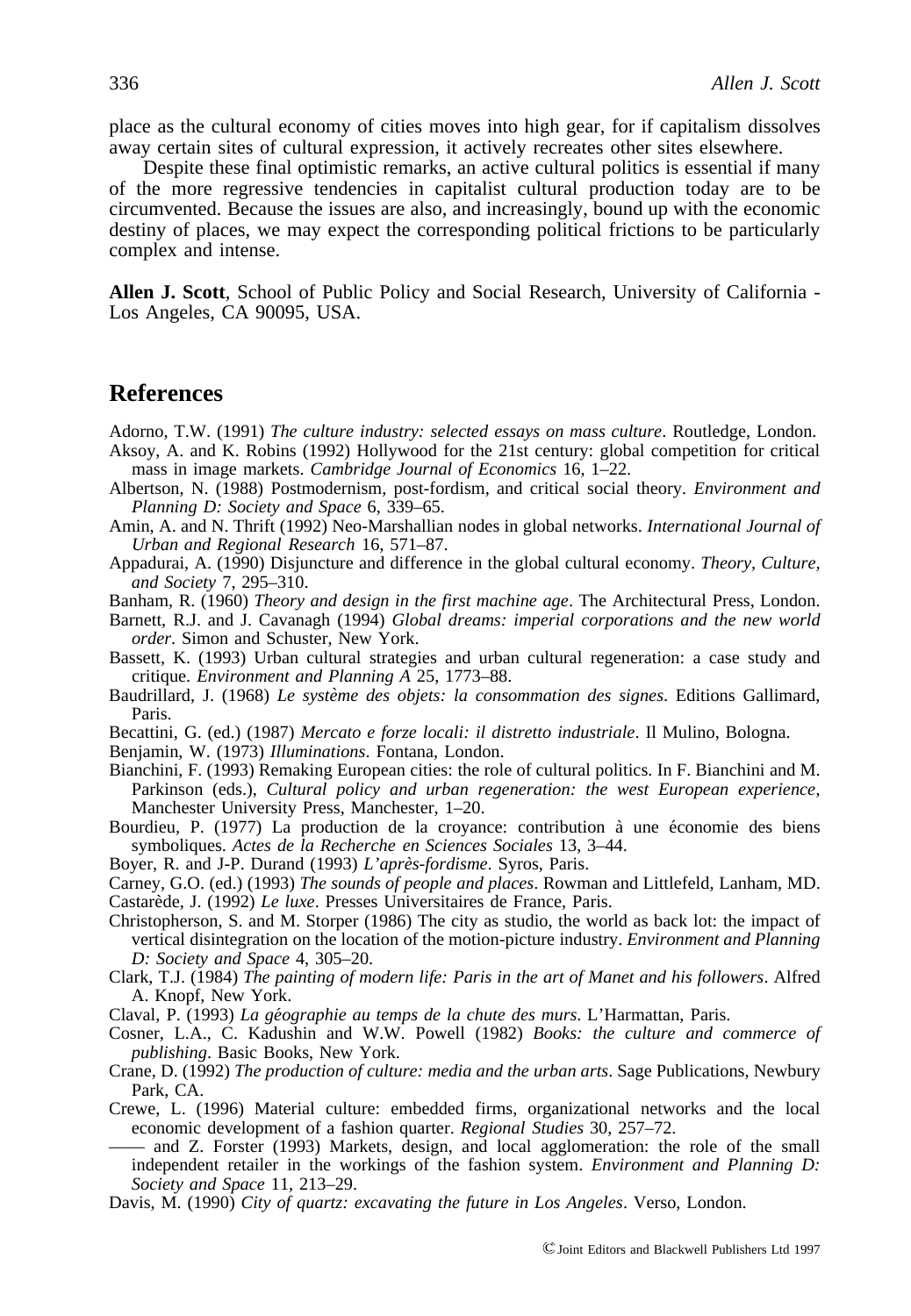Dear, M. (1995) Beyond the post-fordist city. *Contention* 5, 67–76.

- Dimaggio, P. (1982) Cultural entrepreneurship in nineteenth century Boston: the creation of an organizational base for high culture in America. *Media, Culture and Society* 4, 33–50.
- Driver, S. and A. Gillespie (1993) Structural change in the culture industries: British magazine publishing in the 1980s. *Media, Culture, Society* 15, 183–201.
- Entrikin, J.N. (1991) *The betweenness of place: towards a geography of modernity*. The Johns Hopkins University Press, Baltimore.
- Farchy, J. (1992) *Le cine´ma de´chaıˆne´: mutation d'une industrie*. Presses du Centre National de la Recherche Scientifique, Paris.
- Featherstone, M. (1995) *Undoing culture: globalization, postmodernism and identity*. Sage, London.

Fierro, A. (1996) *Histoire et dictionnaire de Paris*. Robert Laffont, Paris.

- Flichy, P. (1991, 2nd ed.) *Les industries de l'imaginaire: pour une analyse economique des me´dias*. Presses Universitaires de Grenoble, Grenoble.
- Frith, S. (1991) Knowing one's place: the culture of cultural industries. *Cultural Studies From Birmingham* 1, 135–55.
- Gaillard, J. (1977) *Paris, la ville*. Editions Honoré Champion, Paris.
- Garnham, N. (1987) Concepts of culture: public policy and the cultural industries. *Cultural Studies* 1, 23–37.
	- —— (1990) *Capitalism and communication: global culture and the economics of information*. Sage, London.
- Giedion, S. (1948) *Mechanization takes command*. Oxford University Press, New York.
- Harvey, D. (1989) *The condition of postmodernity*. Blackwell, Oxford.
- Hirsch, P.M. (1972) Processing fads and fashions: an organization-set analysis of cultural industry systems. *American Journal of Sociology* 77, 639–59.
- Horkheimer, M. and T.W. Adorno (1972) *Dialectic of enlightenment*. Herder and Herder, New York.
- Jacobs, J. (1969) *The economy of cities*. Random House, New York.
- Jencks, C. (1993) *Heteropolis: Los Angeles, the riots, and the strange beauty of heteroarchitecture*. Academy Editions, London.
- Jessop, R. (1992) Fordism and post-fordism: a critical reformulation. In M. Storper and A.J. Scott (eds.), *Pathways to industrialization and regional development*, Routledge, London, 46–69.
- Kearns, G. and C. Philo (eds.) (1993) *Selling places: the city as cultural capital, past and present*. Pergamon Press, Oxford.
- Knox, P.L. (1995) World cities and the organization of global space. In R.J. Johnston, P.J. Taylor and M.J. Watts (eds.), *Geographies of global change: remapping the world in the late twentieth century*, Blackwell, Oxford, 232–47.
- Kong, L. (1995) Popular music in geographical analyses. *Progress in Human Geography* 19, 183– 98.
- Landry, C. and F. Bianchini (1995) *The creative city*. Demos, London.
- Lash, S. and J. Urry (1994) *Economies of signs and space*. Sage, London.
- Leborgne, D. and A. Lipietz (1992) Conceptual fallacies and open questions on post-fordism. In M. Storper and A.J. Scott (eds.), *Pathways to industrialization and regional development*, Routledge, London, 332–48.
- Lorenz, E.H. (1992) Trust, community and cooperation: toward a theory of industrial districts. In M. Storper and A.J. Scott (eds.), *Pathways to industrialization and regional development*, Routledge, London, 195–204.
- MacDonald, G. (1990) *The emergence of global multi-media conglomerates*. Working Paper No. 70, Multinational Enterprises Programme, International Labour Office, Geneva.
- Maltby, R. (1981) The political economy of Hollywood: the studio system. In P. Davies and B. Neve (eds.), *Cinema, politics and society in America*, Manchester University Press, Manchester, 42–58.

Marshall, A. (1920) *Principles of economics*. MacMillan, London.

- Menger, P-M. (1983) *Le paradoxe du musicien: le compositeur, le me´lomane et l'etat dans la socie´te´ contemporaine*. Flammarion, Paris.
- —— (1991) Marche´ du travail artistique et socialisation du risque: le cas des arts du spectacle. *Revue Franc¸aise de Sociologie* 32, 61–74.
- —— (1994) Appariement, risque et capital humain: l'emploi et la carrière dans les professions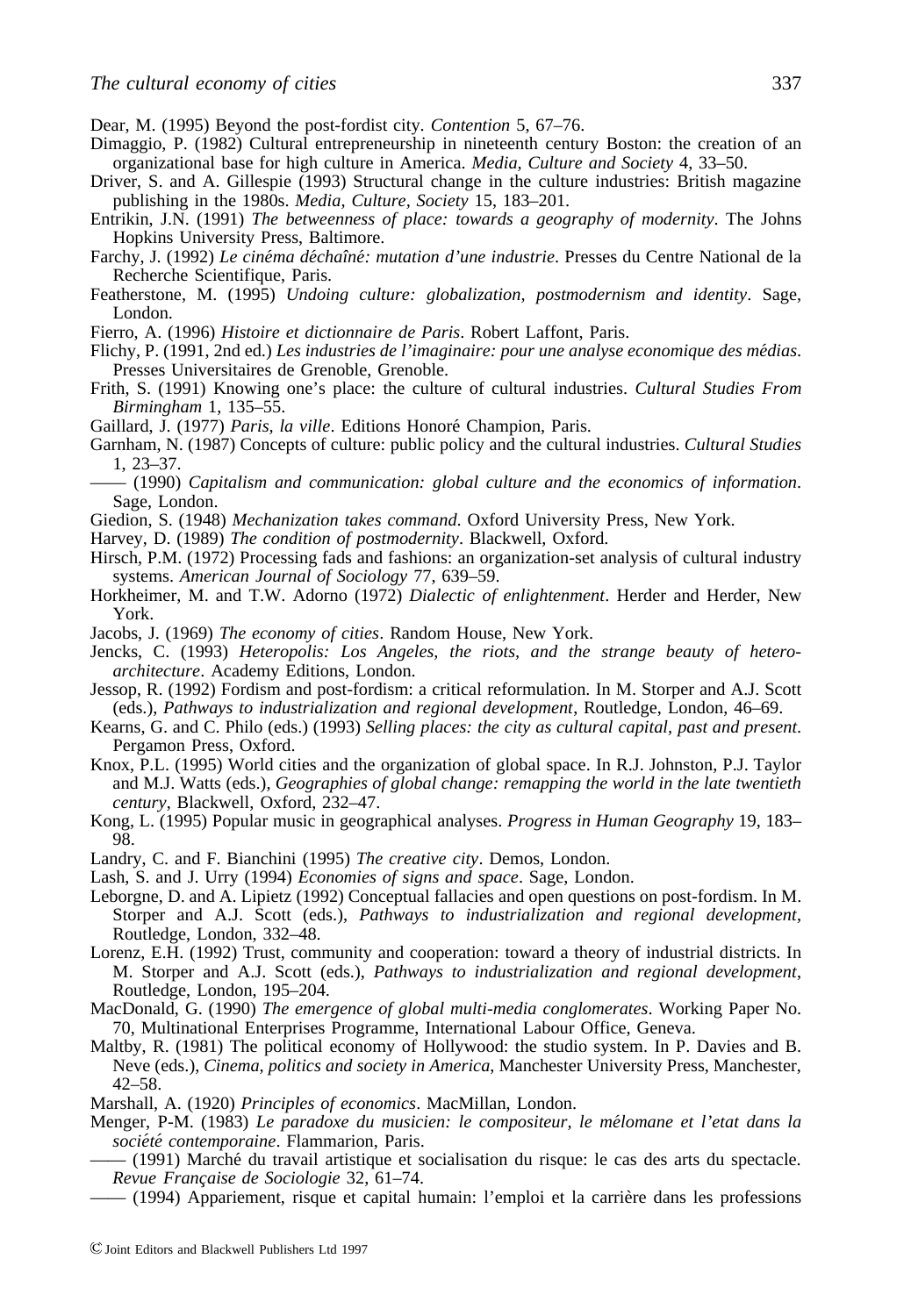artistiques. In P-M. Menger and J-C. Passeron (eds.), *L'art de la recherche: essais en l'honneur de Raymonde Moulin*, La Documentation Francaise, Paris, 219–238.

- Molotch, H. (1996) LA as product: how design works in a regional economy. In A.J. Scott, and E. Soja (eds.), *The city: Los Angeles and urban theory at the end of the twentieth century*, University of California Press, Berkeley and Los Angeles, 225–75.
- Montagne´-Villette, S. (1990) *Le sentier: un espace ambigu*. Masson, Paris.
- Morley, D. and K. Robins (1995) *Spaces of identity: global media, electronic landscapes, and cultural boundaries*. Routledge, London.
- Moulinier, P. (1996) L'e´tat et les equipements culturels (1959-1995). *Les Annales de la Recherche Urbaine* 70, 140–7.
- Peet, R. (1982) International capital, international culture. In M. Taylor and N. Thrift (eds.), *The geography of multinationals*, St. Martin's Press, New York, 275–302.
- —— (1986) The destruction of regional cultures. In R.J. Johnston and P.J. Taylor (eds.), *A world in crisis?*, Basil Blackwell, Oxford, 150–72.
- Peterson, R.A. and D.G. Berger (1975) Cycles in symbol production: the case of popular music. *American Sociological Review* 40, 158–73.
- Piore, M. and C. Sabel (1984) *The second industrial divide: possibilities for prosperity*. Basic Books, New York.
- Powell, W.W., K.W. Koput and L. Smith-Doerr (1996) Interorganizational collaboration and the locus of innovation: networks of learning in biotechnology. *Administrative Science Quarterly* 41, 116–45.
- Pyke, F., G. Becattini and W. Sengenberger (eds.) *Industrial districts and inter-firm competition in Italy*. International Institute for Labour Studies, Geneva.
- Relph, E. (1976) *Place and placelessness*. Pion, London.
- Robertson, R. (1992) *Globalization: social theory and global culture*. Sage, London.
- Robins, K. (1995) New spaces of global media. In R.J. Johnston, P.J. Taylor and M.J. Watts (eds.), *Geographies of global change: remapping the world in the late twentieth century*, Blackwell, Oxford, 248–62.
- Russo, M. (1985) Technical change and the industrial district: the role of interfirm relations in the growth and transformation of ceramic tile production in Italy. *Research Policy* 14, 329–43.
- Ryan, B. (1992) *Making capital from culture: the corporate form of capitalist cultural production*. Walter de Gruyter, New York.
- Sack, R.D. (1992) *Place, modernity, and the consumer's world*. The Johns Hopkins University Press, Baltimore.
- Salais, A. and M. Storper (1993) *Les mondes de production: enqueˆte sur l'identite´ e´conomique de la France*. Editions de l'Ecole des Hautes Etudes en Science Sociales, Paris.
- Schorske, K. (1980) *Fin-de-sie`cle Vienna: politics and culture*. Alfred A. Knopf, New York.
- Scott, A.J. (1988) *New industrial spaces: flexible production organization and regional development in North America and western Europe*. Pion, London.
- —— (1993) *Technopolis: high-technology industry and regional development in southern California*. University of California Press, Berkeley and Los Angeles.
- —— (1994) Variations on the theme of agglomeration and growth: the gem and jewelry industry in Los Angeles and Bangkok. *Geoforum* 25, 249–63.
- —— (1995a) Industrial urbanism in southern California: post-fordist civic dilemmas and opportunities. *Contention* 5, 39–65.
	- —— (1995b) *From Silicon Valley to Hollywood: growth and development of the multimedia industry in California*. Working Paper No. 13, Lewis Center For Regional Policy Studies, University of California, Los Angeles.
	- —— (1996a) The craft, fashion, and cultural-products industries of Los Angeles: competitive dynamics and policy dilemmas in a multisectoral image-producing complex. *Annals of the Association of American Geographers* 86, 306–23.
	- —— (1996b) Regional motors of the global economy. *Futures* 28, 391–411.
- —— and D. Rigby (1996) The craft industries of Los Angeles: prospects for economic growth and development. CPS Brief 8.5, California Policy Seminar, Berkeley, CA.
- Shapiro, D., N. Abercrombie, S. Lash and C. Lury (1992) Flexible specialisation in the culture industries. In H. Ernste and V. Meier (eds.), Regional development and contemporary industrial response, Belhaven, London, 179–94.
- Smith, A. (1776, 1970 ed.) *The wealth of nations*. Penguin Books, Harmondsworth.